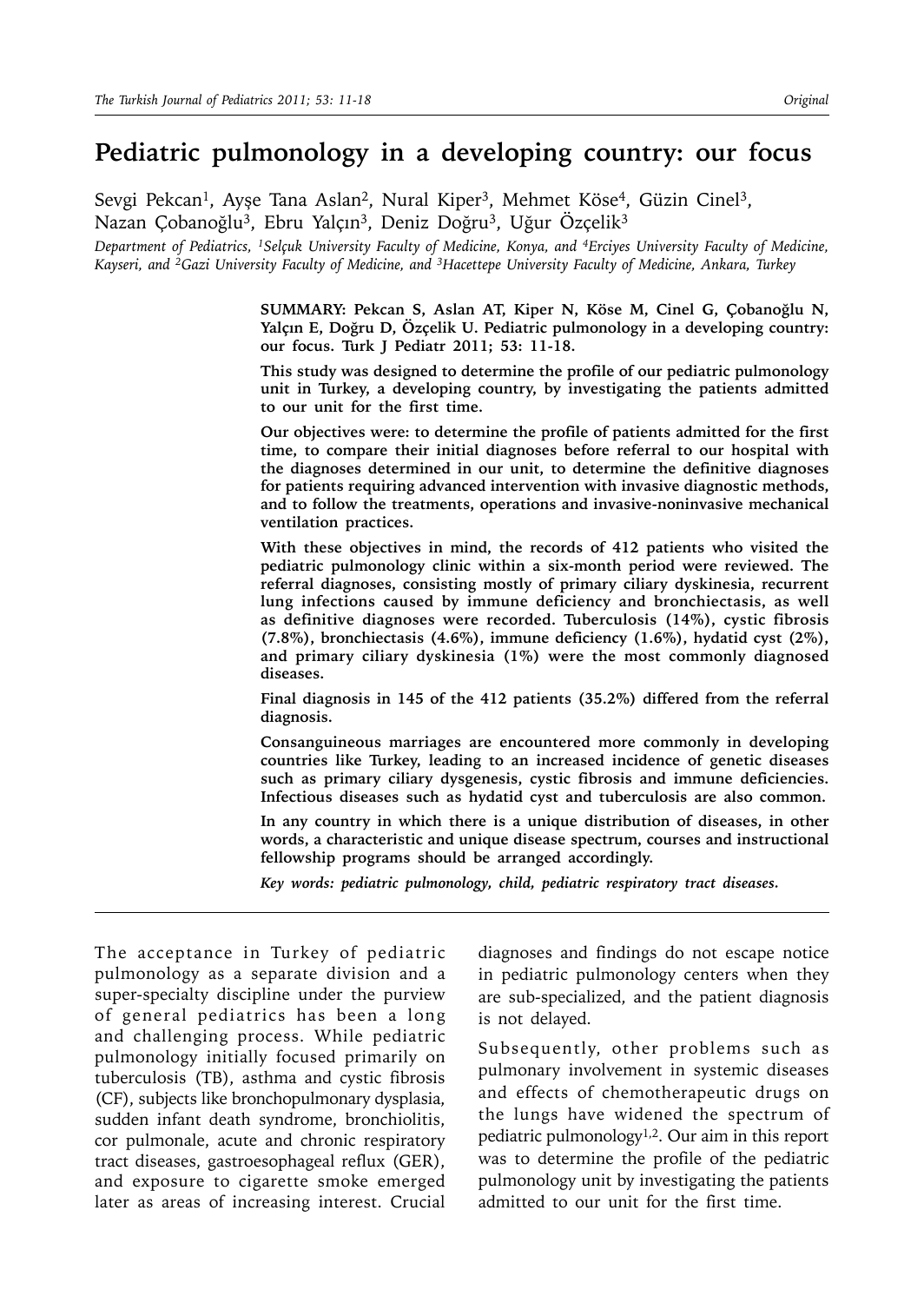Our objectives were:

• To determine the profile of patients admitted for the first time within a six-month period.

• To compare the initial diagnoses of the patients before their referral to our hospital with the diagnoses determined in our unit.

• To determine the final diagnoses for the patients requiring advanced intervention with invasive diagnostic methods.

• To follow the treatments, operations and invasive-noninvasive mechanical ventilation practices applied in patients who received special diagnoses.

## **Material and Methods**

Patients who were admitted to the Hacettepe University Faculty of Medicine Pediatric Pulmonology Unit in Ankara for the first time between 1 June 2005 and 31 December 2005 were enrolled in the study. Our unit is a tertiary health care service for pediatric pulmonology in Turkey.

Patients included in the study were referred to our clinic directly by a primary care physician, local general hospitals or other university hospitals.

# **Results**

Four hundred and twelve patients (172 F [41.8%], 240 M [58.2%]) were admitted to our department for the first time within the six–month period of 1 June – 31 December 2005. One hundred and ninety-nine (48.3%) of the 412 patients admitted for the first time were from Ankara, whereas 213 (51.7%) were from different rural areas of Turkey.

The referring centers and numbers of the patients are shown in Table I.

A comparison of the initial and final diagnoses of the patients revealed some differences (Table II). Final diagnoses in 145 of the 412 patients (35.2%) differed from their referral diagnoses*.*  Diagnoses of the patients are shown in Table III. Two of the 30 patients (6.6%) admitted with an initial diagnosis of CF were concluded to have recurrent lung infection. A total of 32 patients (7.9%) were diagnosed as CF: 1 had been referred to our hospital for anemia and constipation, and 2 had been referred for a family history of CF in siblings and an aunt.

Eleven of the patients were hospitalized for treatment. All patients' families were educated regarding CF. All these patients were evaluated with a multidisciplinary approach. The sweat test was applied to 1378 patients during the six-month period in our unit.

Nine patients (2%) received a diagnosis of hydatid cyst and were administered albendazole. Six patients were treated with percutaneous drainage and 3 patients were operated.

Seven patients (1.7%) referred for chronic cough with diagnoses of foreign body aspiration (FBA) and recurrent lung infection were diagnosed as immune deficiency.

Bronchiolitis obliterans was diagnosed in 6 patients (1.5%): 3 of these patients were referred to us with recurrent lung infection while the other 3 had an initial diagnosis of bronchiolitis obliterans. Three patients were diagnosed as bronchopulmonary dysplasia. Four patients (1%) received a diagnosis of congenital lobar emphysema and underwent lobectomy. Of the patients with chronic respiratory failure, 4 (1%) were given home ventilators and 4 (1%) were given bilevel positive airway pressure (BIPAP) devices. Of 103 patients investigated for chronic cough and recurrent lung infection, 42 received a diagnosis of GER. Two patients had intestinal malrotation and 1 patient had pharyngeal dyskinesia. Atelectasis was detected in 15 patients (3.6%) (Table I).

Flexible bronchoscopy was performed in 47 (11%) patients for diagnosis and treatment. Four patients received a diagnosis of cytomegalovirus (CMV) pneumonia with bronchoalveolar lavage fluid examination. Open lung biopsy was performed in 2 patients for diagnostic evaluation. One of the patients was diagnosed as chronic infantile pneumonia. Seven patients were referred to us before tumor necrosis factor (TNF)-α treatment from other clinics of our hospital. Four patients who had acute lymphocytic leukemia in remission were followed-up for pulmonary function after chemotherapy. Five patients were referred to us for spinal muscular atrophy, 7 patients for congenital muscular dystrophy, 1 patient for congenital neuropathy, 3 patients for pectus excavatum, and 2 patients for scoliosis. Two of these patients were followed with a home ventilator, 2 with BIPAP and 1 underwent a gastrostomy. Eight patients were admitted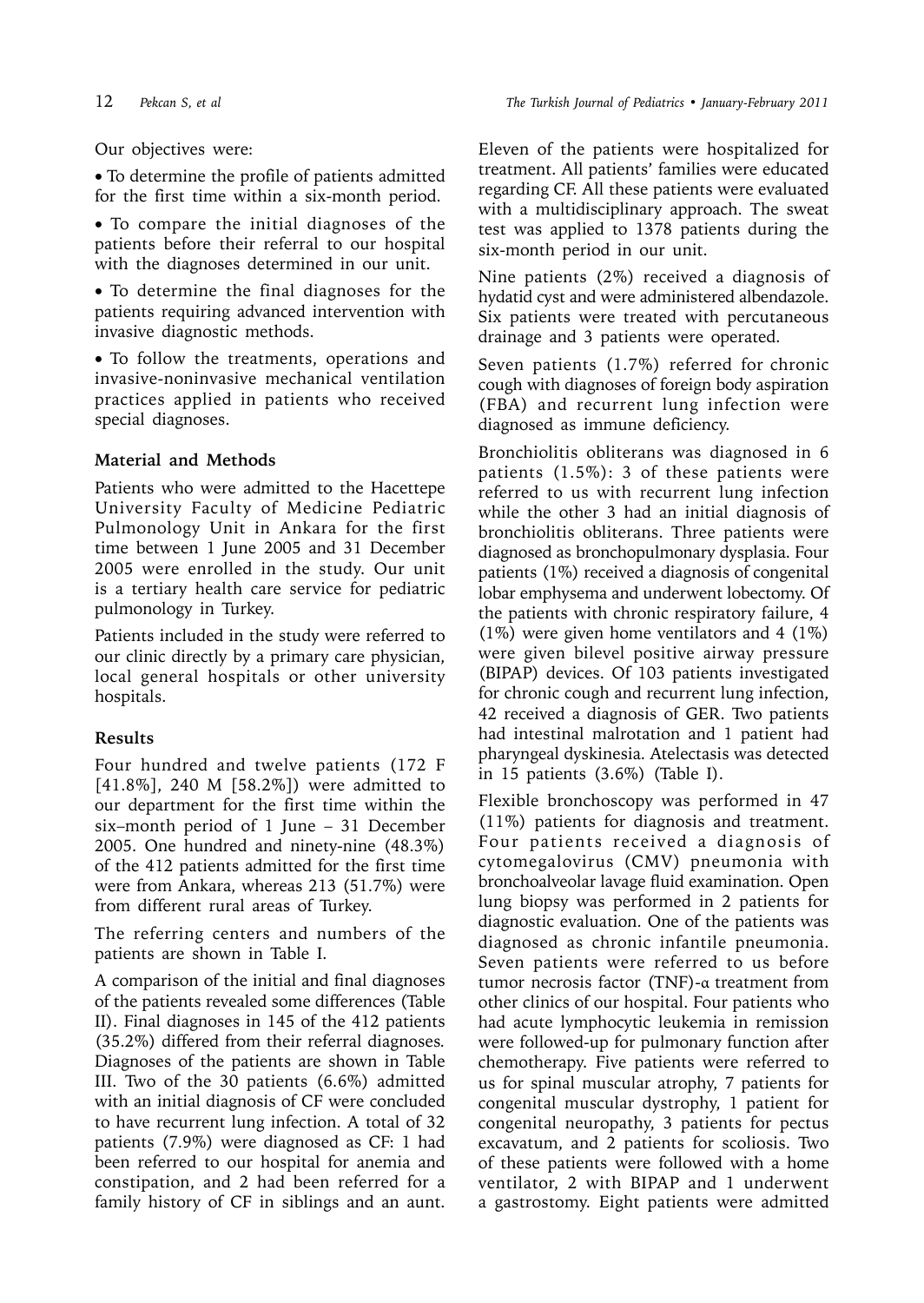| Referral center            | Number of patients (n: 412) |
|----------------------------|-----------------------------|
| Family demand              | 27 (6.5%)                   |
| General hospital           | 36 (8.7%)                   |
| Other university hospitals | 68 (16.5%)                  |
| Our university hospital    |                             |
| Pediatric clinic           | 105 (25.5%)                 |
| Pediatric emergency clinic | 48 (11.7%)                  |
| Other clinics              | 128 (31.1%)                 |
|                            |                             |

**Table I.** Referral Center of the Patients

with mental-motor retardation and recurrent lung infection; 1 of them was operated with a diagnosis of intestinal malrotation.

### **Discussion**

The process of establishing and approving pediatric pulmonology as a separate branch under the purview of pediatrics has been long and arduous. Initially, adult pulmonary disease specialists dealt with pediatric pulmonology. Over time, educational programs were developed and led to the emergence of pediatric pulmonologists. Adult pulmonary disease specialists Bates, Riley, Permutt, Fishman, and Chernick were involved in this process. Pediatric pulmonologists Clement Smith and John Clements pioneered the development of pediatric pulmonology throughout the 1950s and early 60s. In 1950, the Pediatric Pulmonology Division of the American Academy of Pediatrics was established. Scholarship applications from the Cystic Fibrosis Foundation, which began in 1965, and the acceptance and support of the American National Health Institution's Pulmonology Division for Pediatric Pulmonology as a separate province led to the further development of this division and an increase in the related studies. The main activity of the European Specialists in Pediatrics during 2001 focused on completing the list of pediatric pulmonology units in Europe. To comprise this list, the Pediatric Assembly of the European Respiratory Society and Committee on Pediatric Respiratory Training in Europe were assembled. Related information was collected by local delegates including volunteers from members of the European Union and from some countries outside the European Union, and the list was completed in 20001-4. Turkey was one of the countries outside the European Union that participated on a voluntary basis.

Pediatric pulmonology is a newly developing subspecialty of pediatrics in Turkey, and the

journey for its inclusion in general pediatrics as a separate division was prolonged and challenging. In our country, since pediatric allergy and asthma units are relatively common and focus primarily on asthma and allergic disease, there was a need for pediatric pulmonology units to deal mainly with the other pulmonary diseases.

In the first years, pediatric pulmonology in Turkey was concerned mainly with TB, empyema, bronchiectasis, acute and chronic respiratory tract infections, the relationship between respiratory and gastrointestinal system functions (especially GER), and subjects like exposure to cigarette smoke. In recent years, the patient spectrum of pediatric pulmonology has expanded due to lung involvement in systemic diseases, the effects of chemotherapeutic drugs on the lungs, and usage of TNF-α blockers in inflammatory diseases, which increase susceptibility to TB. Usage of invasive methods for diagnosis occurred in recent years.

One hundred and ninety-nine (48.3%) of our patients were admitted from Ankara, whereas 213 (51.7%) were admitted from different rural areas. This is because pediatric pulmonology specialists are only available in certain cities/institutions. The referral of 121 patients (30.2%) from universities and general hospitals can be attributed to the same reason. While CF and congenital anomalies are more common in developed countries, in developing countries like Turkey where consanguineous marriages are seen at high rates, primary ciliary dyskinesia (PCD) and immune deficiency are observed frequently in addition to CF. Thus, in countries like Turkey in which the rate of consanguineous marriages is high, these diseases must be considered. The mutation carrier frequency in Turkish CF patients was found as  $1$  in  $50<sup>5</sup>$ .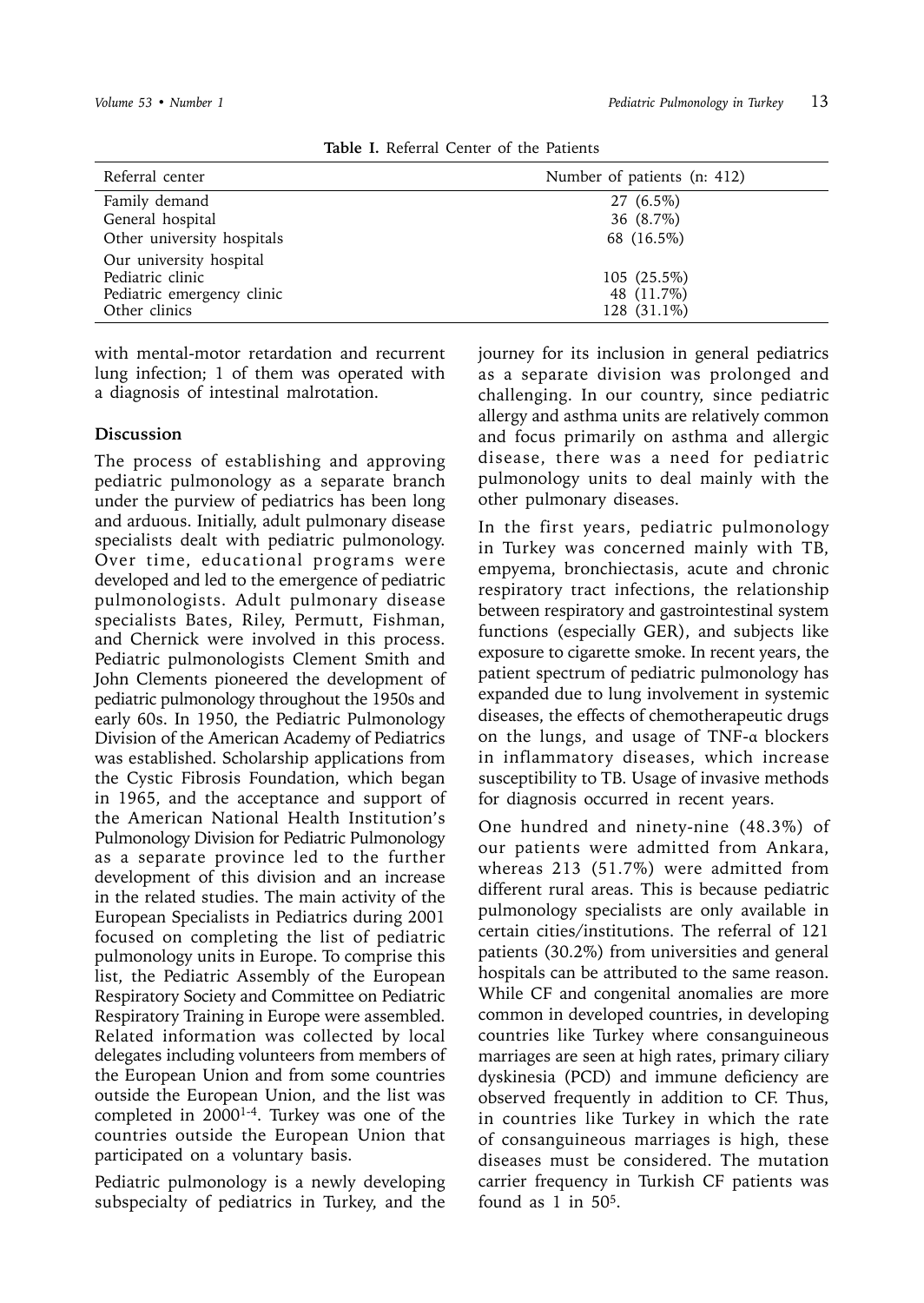| Initial diagnosis                     | Number of patients<br>N: 267 | Different diagnosis<br>N: 145 | Different final diagnoses                                                                                                                                                                                                               |
|---------------------------------------|------------------------------|-------------------------------|-----------------------------------------------------------------------------------------------------------------------------------------------------------------------------------------------------------------------------------------|
| Recurrent lung infection              | 46                           | 46 (100%)                     | Adenovirus (2)<br>GER (8)<br>PCD $(3)$<br>Atelectasis (6)<br>Immune deficiency (3)<br>Bronchiolitis obliterans (6)<br>Bronchiectasis (8)<br>CMV pneumonia (1)<br>Intestinal malrotation (2)<br>Swallowing dysfunction (1)<br>Asthma (6) |
| Chronic cough                         | 57                           | 53 (96%)                      | Atelectasis (5)<br>Adenoid vegetation (2)<br>Bronchopulmonary dysplasia (2)<br>GER (25)<br>FBA(1)<br>Laryngomalacia (4)<br>Bronchiectasis (10)<br>Immune deficiency (3)<br>CF(1)                                                        |
| CF                                    | 30                           | 2 $(6.6\%)$                   | Recurrent lung infection (2)                                                                                                                                                                                                            |
| Lung infection                        | 19                           | $9(47.3\%)$                   | Atelectasis (4)<br>GER (3)<br>Asthma (1)<br>Upper respiratory tract infection (1)                                                                                                                                                       |
| TB disease                            | 9                            | 4 $(44.4\%)$                  | TB infection (2)<br>Bronchiectasis (2)                                                                                                                                                                                                  |
| TB infection                          | 54                           | $7(12.9\%)$                   | Normal (1)<br>TB disease (1)<br>GER $(3)$<br>Bronchiectasis (2)                                                                                                                                                                         |
| Bronchiolitis obliterans              | 7                            | $3(42.8\%)$                   | CMV pneumonia (1)<br>Viral pneumonia (1)<br>Chronic infantile pneumonia (1)                                                                                                                                                             |
| Bronchiectasis                        | 13                           | $2(15.3\%)$                   | PCD(1)<br>GER (1)                                                                                                                                                                                                                       |
| Atelectasis                           | 3                            | $1(33.3\%)$                   | Congenital lobar emphysema (1)                                                                                                                                                                                                          |
| Angioneurotic edema                   | 1                            | $1(100\%)$                    | Yellow nail syndrome (1)                                                                                                                                                                                                                |
| Loeffler pneumonia                    | 1                            | $1(100\%)$                    | Pulmonary hemosiderosis (1)                                                                                                                                                                                                             |
| Pulmonary hemosiderosis               | 3                            | $1(33.3\%)$                   | Bronchiolitis obliterans (1)                                                                                                                                                                                                            |
| Hemoptysis                            | $\boldsymbol{2}$             | 2 (100%)                      | Hematemesis (1)<br>Psychosomatic disease (1)                                                                                                                                                                                            |
| Anemia                                | 1                            | $1(100\%)$                    | CF(1)                                                                                                                                                                                                                                   |
| Tracheoesophageal fistula             | 1                            | $1(100\%)$                    | GER(1)                                                                                                                                                                                                                                  |
| FBA                                   | 8                            | $4(50\%)$                     | Congenital lobar emphysema (2)<br>IgA deficiency (1)<br>CMV pneumonia (1)                                                                                                                                                               |
| Wheezy infant                         | 8                            | 3(37.5%)                      | CMV pneumonia (1)<br>Adenovirus pneumonia (1)<br>GER (1)                                                                                                                                                                                |
| Sarcoidosis                           | 1                            | $1(100\%)$                    | Interstitial pneumonia (1)                                                                                                                                                                                                              |
| Dyspnea                               | 1                            | $1(100\%)$                    | Subglottic stenosis (1)                                                                                                                                                                                                                 |
| CMV pneumonia                         | 1                            | $1(100\%)$                    | Laryngomalacia (1)                                                                                                                                                                                                                      |
| Meningitis and pulmonary<br>infection | $\mathbf{1}$                 | $1(100\%)$                    | TB disease (1)                                                                                                                                                                                                                          |

**Table II.** Initial and Final Diagnoses of the Patients

CF: Cystic fibrosis. CMV: Cytomegalovirus. FBA: Foreign body aspiration. GER: Gastroesophageal reflux, PCD: Primary ciliary dyskinesia. TB: Tuberculosis.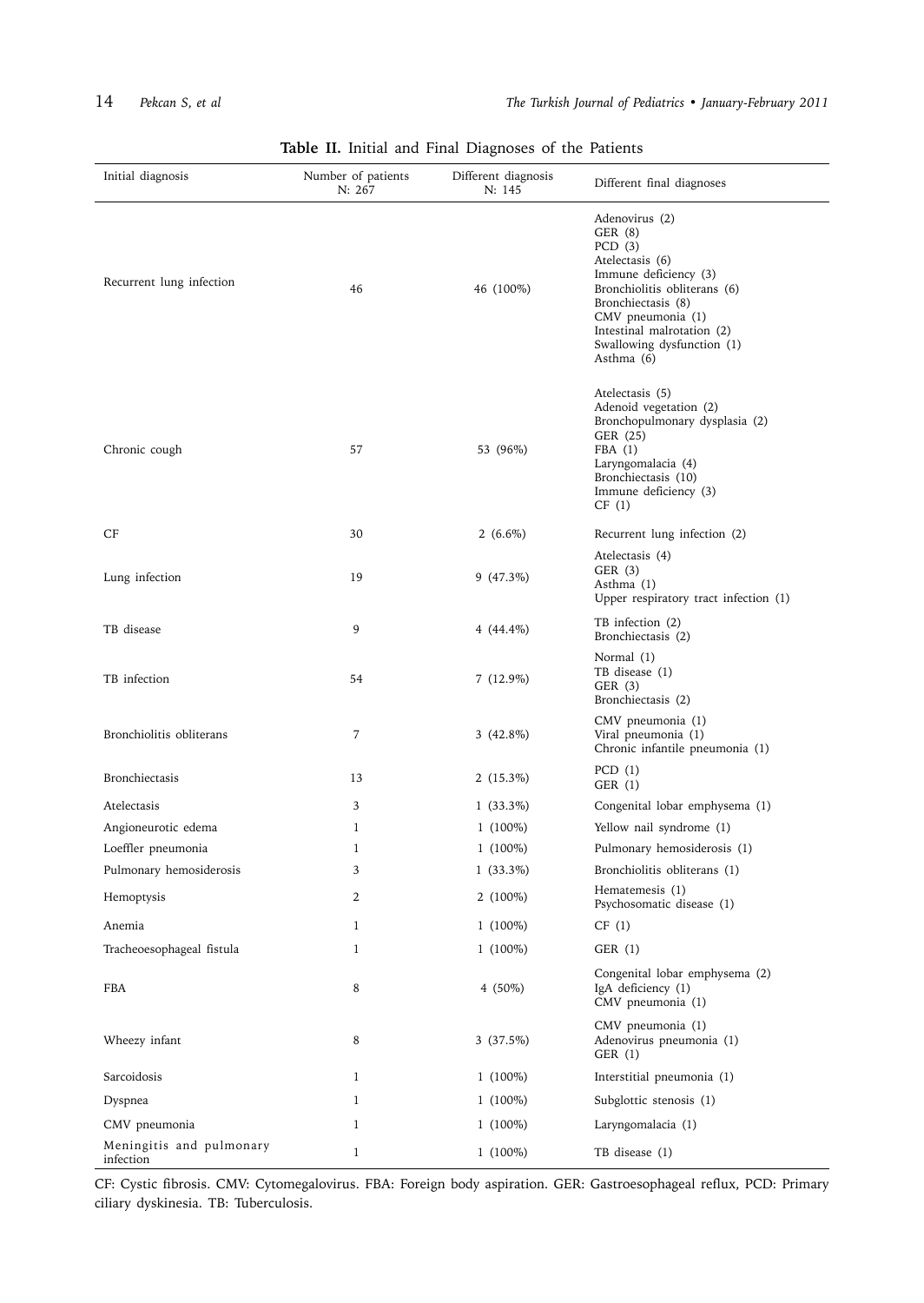It is estimated that nearly 4 million children die each year from acute respiratory illness, most of them in developing countries. Poverty, with its accompanying nutritional deficiency, particularly of vitamin A and zinc, plays a major role in the prevalence and mortality from acute respiratory illnesses in children<sup>6</sup>. It is estimated that 250 million people worldwide have asthma, which is now the most prevalent chronic disease in childhood7. There are 8 million new cases of active TB annually, with the worst annual in crease in TB in Africa because of human immunodeficiency virus (HIV) infection. Because of this global epidemic of respiratory disease burden, a Forum of International Respiratory Societies has recently been formed<sup>8</sup>. Pediatric pulmonologists will need to play a prominent role in this international effort in the future.

Tuberculosis (TB) is an important public health problem with high mortality and morbidity rates throughout the world. There are differences between the developed and the developing countries in the incidence of the disease. The TB incidence in Turkey was 28/100,000, and its prevalence was 45/1009,10. The proportion of childhood TB cases to all

cases is 9% in Turkey. According to the 2005 disease load (burden) data of the Ministry of Health, TB takes eighth place in disease load (burden) and death ranking for children under the age of  $15^{11,12}$ . Diagnosis of childhood TB is more difficult than of adult TB.

It is difficult for children to expectorate sputum, and the number of bacilli in the sputum is lower. Therefore, children with TB are not supposed to be index cases. It is important to detect index cases and to prevent transmission to others. Following up the therapies of these patients and determining the resistance of the bacilli to anti-TB drugs are also important. For these reasons, these patients suffering from childhood TB must be monitored by pediatric pulmonologists. The patients we diagnosed as TB infection were referred to our department from other hospitals. We suggest that pediatric pulmonologists are needed for treatment and follow-up of these patients at present. One of the other most common reasons for admission to the pediatric pulmonology clinic was chronic cough and recurrent lung infection. For the patients who were referred to our unit with initial diagnoses of chronic cough and recurrent lung infection, 96-100% of these diagnoses

| Number of patients<br>N: 233 | Final diagnosis            |
|------------------------------|----------------------------|
| 51                           | Tuberculosis infection     |
| 7                            | Tuberculosis disease       |
| 42                           | Gastroesophageal reflux    |
| 32                           | Cystic fibrosis            |
| 19                           | <b>Bronchiectasis</b>      |
| 15                           | Atelectasis                |
| 10                           | Laryngomalacia             |
| 9                            | Hydatid cyst               |
|                              | Immune deficiency          |
| 6                            | Bronchiolitis obliterans   |
| 3                            | Bronchopulmonary dysplasia |
| 2                            | Wegener granulomatosis     |
| 3                            | Pulmonary hemosiderosis    |
| 4                            | Congenital lobar emphysema |
| 4                            | Foreign body aspiration    |
|                              | Bronchomalacia             |
| 4                            | Cytomegalovirus pneumonia  |
| $\mathfrak{D}$               | Adenovirus pneumonia       |
|                              | Yellow nail syndrome       |
|                              | Habitual cough             |
| 4                            | Primary ciliary dyskinesia |

**Table III.** Final Diagnoses of the Patients Admitted to our Unit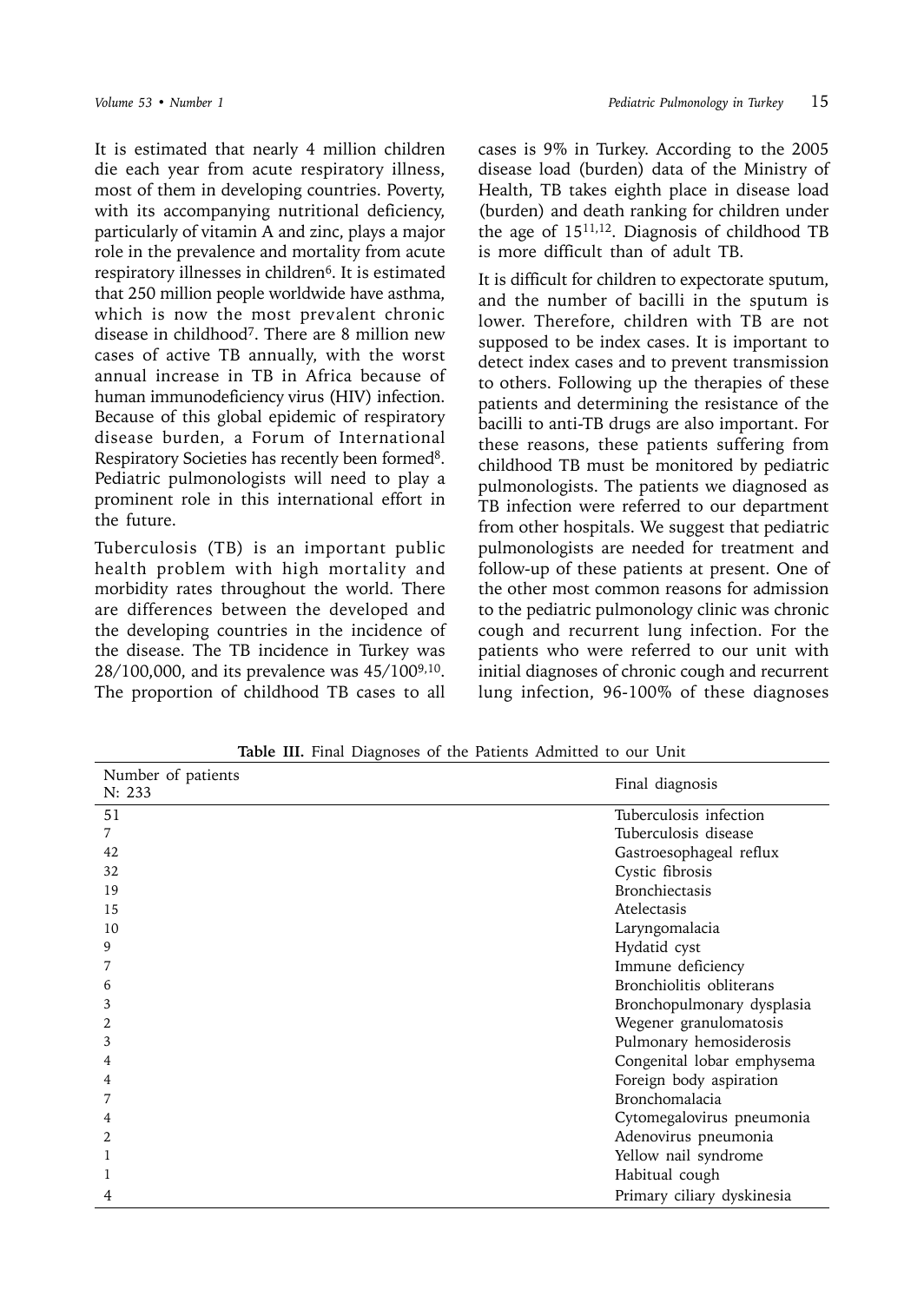were changed after evaluation in our unit. This illustrates the significance of evaluation by a pediatric pulmonologist for patients with these diagnoses. It is seen in Table II that chronic cough is of concern for the community and pulmonologists in terms of economy and as well as time consumption, and invasive procedures are needed to determine the cause of the chronic cough.

The last report regarding the disease burden in our country shows that lower airway diseases ranks second for the preventable deaths before the age of 15. Thus, many diseases like TB, CF, pneumonia, interstitial lung diseases, sarcoidosis, and congenital respiratory malformations can be seen in childhood. For the diagnosis and therapy of these complex diseases, many diagnostic procedures like plethysmography and invasive endoscopic procedures like bronchoscopy should be performed. For these reasons, pediatric pulmonology, which requires special education and experience, must be a high specialization area in our country, as in the whole world.

Post-infectious bronchiectasis is not a rare entity in our country, although bronchiectasis usually results from CF in western countries. As consanguineous marriage is common in Turkey, PCD and immune deficiencies should be investigated in such patients. In our study group, we diagnosed CF and PCD as immune deficiency.

Highly atopic children were treated by pediatric allergists, but children with asthma by and large continued to be treated by family practitioners and pediatricians rather than allergists or pulmonologists. In our country, general practitioners and family practitioners have theoretical and practical poverty in asthma diagnosis and therapy; thus, all wheezy children are being followed as asthma and many diseases such as CF, PCD and congenital airway malformations can be diagnosed late. For these reasons, before making the asthma diagnosis, these patients must be evaluated by a pediatric pulmonologist. The patients with chronic cough who were consulted to us received varied final diagnoses.

Thirty-two patients with CF received a multidisciplinary education, and education was also provided to their families, as in European countries and America. Multidisciplinary education is important in CF disease. As declared in the last European consensus report, the Pediatric Pulmonology Division must cooperate and follow-up patients in cooperation with Pediatric Gastroenterology, Pediatric Endocrinology, Pediatric Surgery, Nutrition and Dietetics, and Physical Therapy and Rehabilitation divisions<sup>13</sup>.

Pediatric pulmonology has the greatest importance for the diagnosis and follow-up of CF patients. Early diagnosis and appropriate therapies help CF patients to reach adulthood and facilitate a decent quality of life13.

In developing countries, hydatid cyst is also an important public health problem. Patients with liver and lung hydatid cyst can admit with symptoms like chest pain, abdominal pain, expectoration of clear fluid, hemoptysis, and cough. All our patients were referred from general hospitals after determining this diagnosis. After initiation of albendazole treatment, liver cyst drainage was performed in six of them, and three of them were operated. In the course of decision-making, each patient was evaluated separately by each of the three divisions, and a decision regarding the treatment process was made. In their follow-up, albendazole treatment was planned and stopped according to evaluation of liver hydatid cysts with ultrasonography and lung hydatid cysts with X-ray and, if needed, tomography14.

Bronchoscopy is an important diagnosis and treatment method in pediatric pulmonology departments15. Fiberoptic bronchoscopy (FOB) is one of the major tools for evaluating respiratory disorders in children, and its diagnostic value is widely accepted<sup>16</sup>. It can be useful therapeutically as well $17$ . The first task of the bronchoscopist is the visualization of upper and lower airways, including both their morphology and mobility. The associated procedures, such as bronchoalveolar lavage (BAL), bronchial brushing and endobronchial biopsies, permit samples to be taken to gain more information about inflammatory processes involved in different airway diseases.

All these procedures carried out during FOB, if performed by skilled physicians working with a good team, have been proven to be safe and useful, without significant side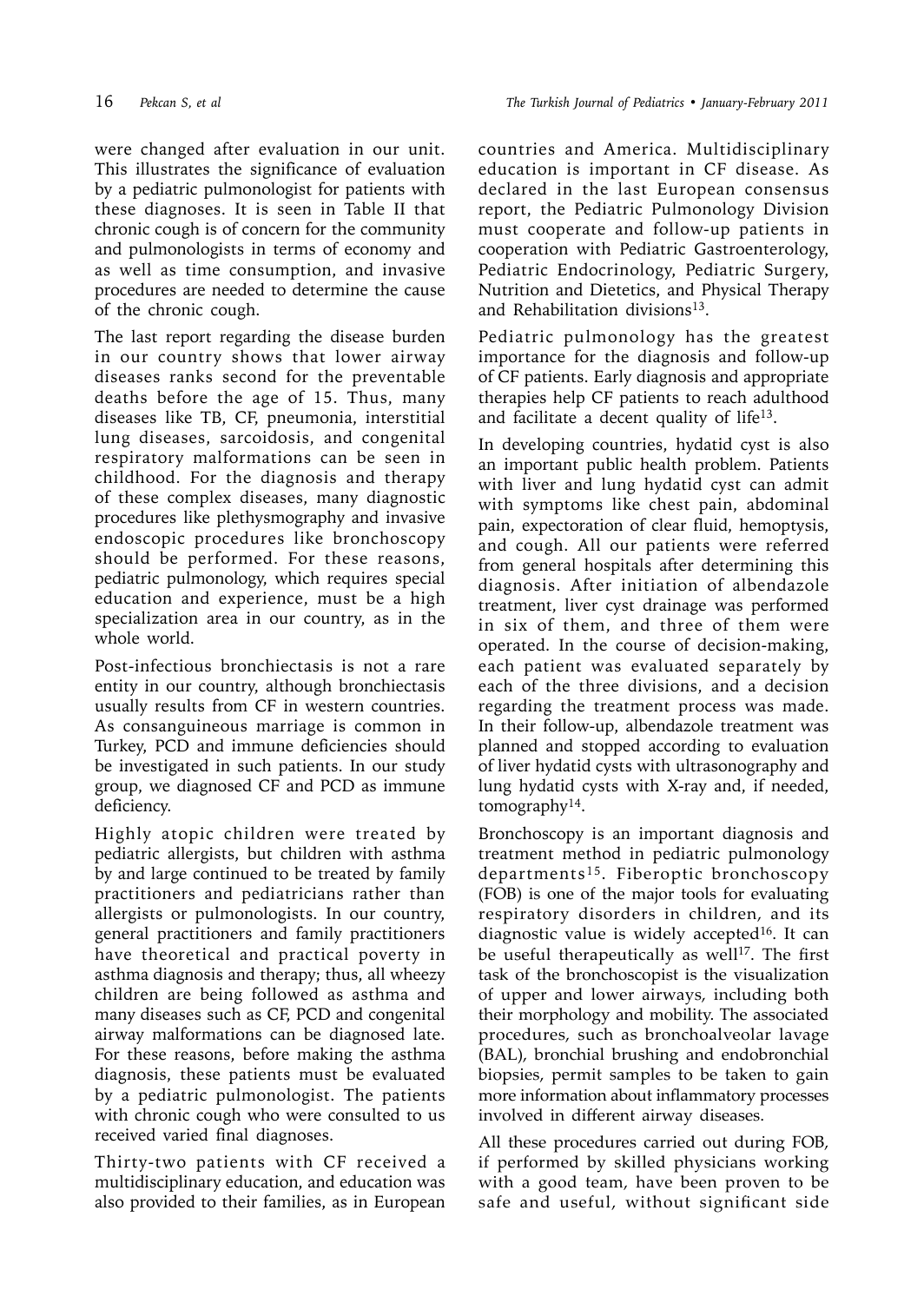effects<sup>17</sup>. In patients with persistent stridor, FOB can help to diagnose different forms of laryngomalacia or aspiration syndromes. Tumors are rarely detected as the cause of stridor18. Direct visualization of the lower airways is helpful in diagnosing bronchial stenosis. The cause of bronchial stenosis can be intrabronchial (e.g. foreign bodies<sup>18</sup>, granulation tissue, mucus plugs, tumors such as bronchial carcinoids and leiomyomas $19,20$ ) or extrabronchial (lymphadenopathy and mediastinal tumors). The prevalence of different causes varies between centres $21$ . BAL allows the study of cells and mediators coming from the bronchoalveolar compartment and the detection of bacteria, viruses, fungi, and protozoa. In asthmatic patients, it allows the study of inflammatory processes in the lower airways. In these patients, BAL cell count does not necessarily reflect that of bronchial mucosal biopsies $22,23$ , and combining BAL and biopsy can give more information about inflammatory mediators than either technique alone<sup>24</sup>. BAL cell count and culture is also occasionally useful in making a definitive diagnosis of diffuse lung disease in children<sup>25</sup>. BAL can be used therapeutically. Its role in the treatment of alveolar proteinosis and the removal of inhaled material from lower airways is well known. Another example is the clearance of inhaled mineral oil, used as a purgative agent for partial bowel obstruction due to Ascaris lumbricoides26, or of inhaled skin oils, used for baby care. Bronchoscopy, BAL and biopsy led us in the diagnosis and follow-up of the patients.

Neuromuscular diseases cause chronic respiratory insufficiency and carbon dioxide retention; these patients must be followed regularly for invasive and noninvasive mechanical ventilation needs. Two of 13 patients who were followed received mechanical ventilator support and two other patients received invasive ventilator support; they were included in the follow-up and their families were educated regarding the use and care of the instruments, as well as regarding aspiration27,28.

When evaluating the patients' initial referral diagnoses, it could be seen that those referred for recurrent lung infection were diagnosed differently, as intestinal malrotation, swallow

dysfunction, bronchiolitis obliterans, and habitual cough. While some of the patients referred to us for TB were confirmed as TB, others were determined as bronchiectasis and "other" diagnoses. In one patient referred with an initial diagnosis of atelectasis, congenital lobar emphysema was detected, and another patient referred for bronchoscopy with a diagnosis of FBA was later diagnosed as immune deficiency. In patients referred to us with an initial diagnosis of hemoptysis, hematemesis and psychosomatic illness diagnoses were determined, while another patient referred for angioneurotic edema was diagnosed as yellow nail syndrome.

If we consider especially the importance of early diagnosis for such diseases as TB and pneumonia and diseases that can be diagnosed in childhood but persist into adulthood, we have no doubt that, in the near future, pediatric pulmonology will be an important high specialization area in our country, as in the United States and European nations.

In conclusion, pediatric pulmonology is a newly developing branch of pediatrics in our country. Patients with diseases like CF, bronchiolitis obliterans, bronchiectasis, hydatid cyst, and pulmonary hemosiderosis must be assessed and treated, and their families must be educated by a pediatric pulmonologist, who is more knowledgeable and experienced in these diseases. When the differences between initial and final diagnoses and the indications of invasive diagnostic methods are taken into consideration, the necessity of pediatric pulmonologists is obvious.

We suggest that in any country in which there is a unique distribution of diseases, in other words, a unique characteristic disease spectrum, courses and instructional fellowship programs should be designed accordingly.

#### **REFERENCES**

- 1. Chernick V, Mellins RB. Pediatric pulmonology: a developmental history in North America. Pediatr Res 2004; 55: 514-520.
- 2. Godfrey S, Carlsen KH, Landau LI. Development of pediatric pulmonology in the United Kingdom, Europe, and Australasia. Pediatr Res 2004; 55: 521-527.
- 3. Redding GJ, Cloutier MM, Dorkin HL, Brotherton SE, Mulvey HJ. Practice of pediatric pulmonology: results of the Future of Pediatric Education Project (FOPE). Pediatr Pulmonol 2000; 30: 190-197.